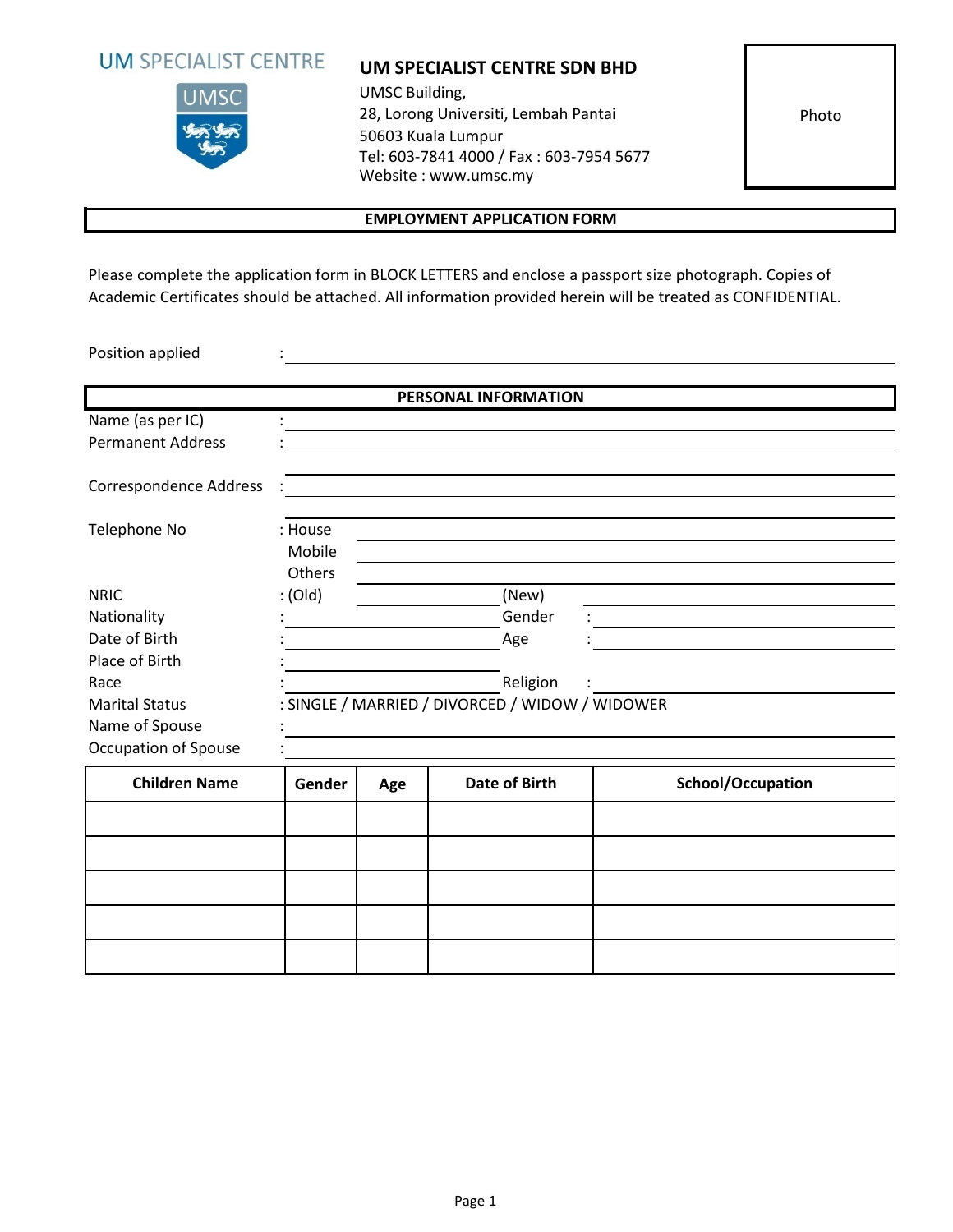#### **FAMILY DETAILS**

| Father's Name |  |
|---------------|--|
| Occupation    |  |
| Mother's Name |  |
| Occupation    |  |

| <b>Name of Siblings</b> | Gender | Age | Occupation | Employer |
|-------------------------|--------|-----|------------|----------|
|                         |        |     |            |          |
|                         |        |     |            |          |
|                         |        |     |            |          |
|                         |        |     |            |          |
|                         |        |     |            |          |

### **ACADEMIC DETAILS**

Qualification (Highest to Lowest)

| Qualification | Institution | Grade / CGPA | Year |
|---------------|-------------|--------------|------|
|               |             |              |      |
|               |             |              |      |
|               |             |              |      |
|               |             |              |      |
|               |             |              |      |
|               |             |              |      |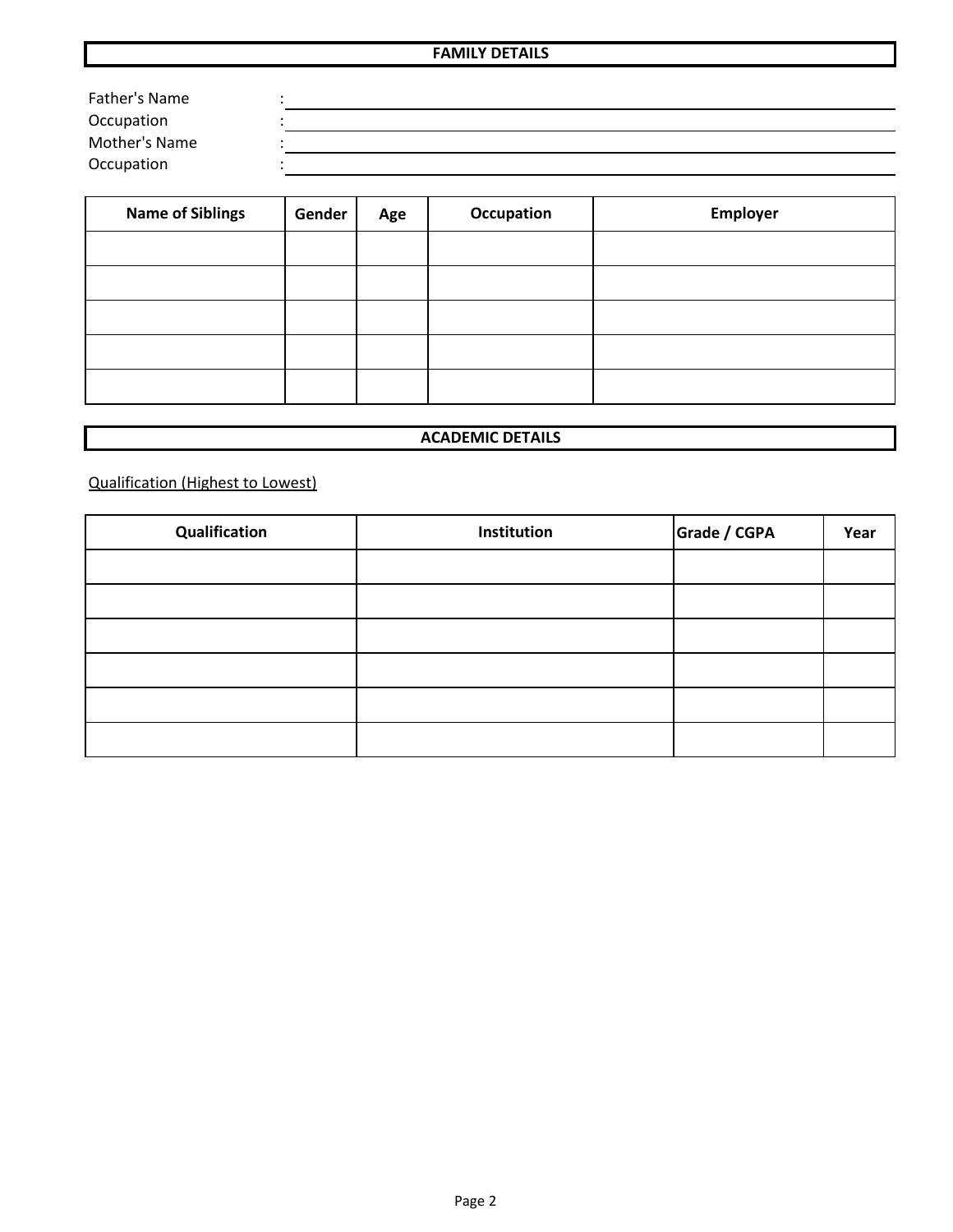#### **HEALTH DETAILS**

Weight : the state of the state of the state of the state of the state of the state of the state of the state o Height : cm

Have you undergone any surgery or major treatment in the last 6 months?

|  | ×<br>$\sim$ | - |  |
|--|-------------|---|--|
|  |             |   |  |

No

If yes, please provide details of the treatment/surgery/illness.

Do you have any disabilities, allergy, etc? Please give details.

Please disclosed if you have ever been diagnosed for any of the following ?

|                         |            | Tick $(\checkmark)$ |
|-------------------------|------------|---------------------|
|                         | <b>YES</b> | <b>NO</b>           |
| a. Heart Ailment        |            |                     |
| b. Epilepsy             |            |                     |
| c. Mental Disorder      |            |                     |
| d. Respiratory Disorder |            |                     |
| e. Tuberculosis         |            |                     |
| f. Cancer               |            |                     |
| g. Hepatitis            |            |                     |
| h. Renal Disorder       |            |                     |
| i. Blood Disorder       |            |                     |
| j. Allergy              |            |                     |
| k. HIV (Positive)       |            |                     |
| I. Diabetes             |            |                     |
| m. Thyroid              |            |                     |
| n. Migraine             |            |                     |
| o. Others (Specify)     |            |                     |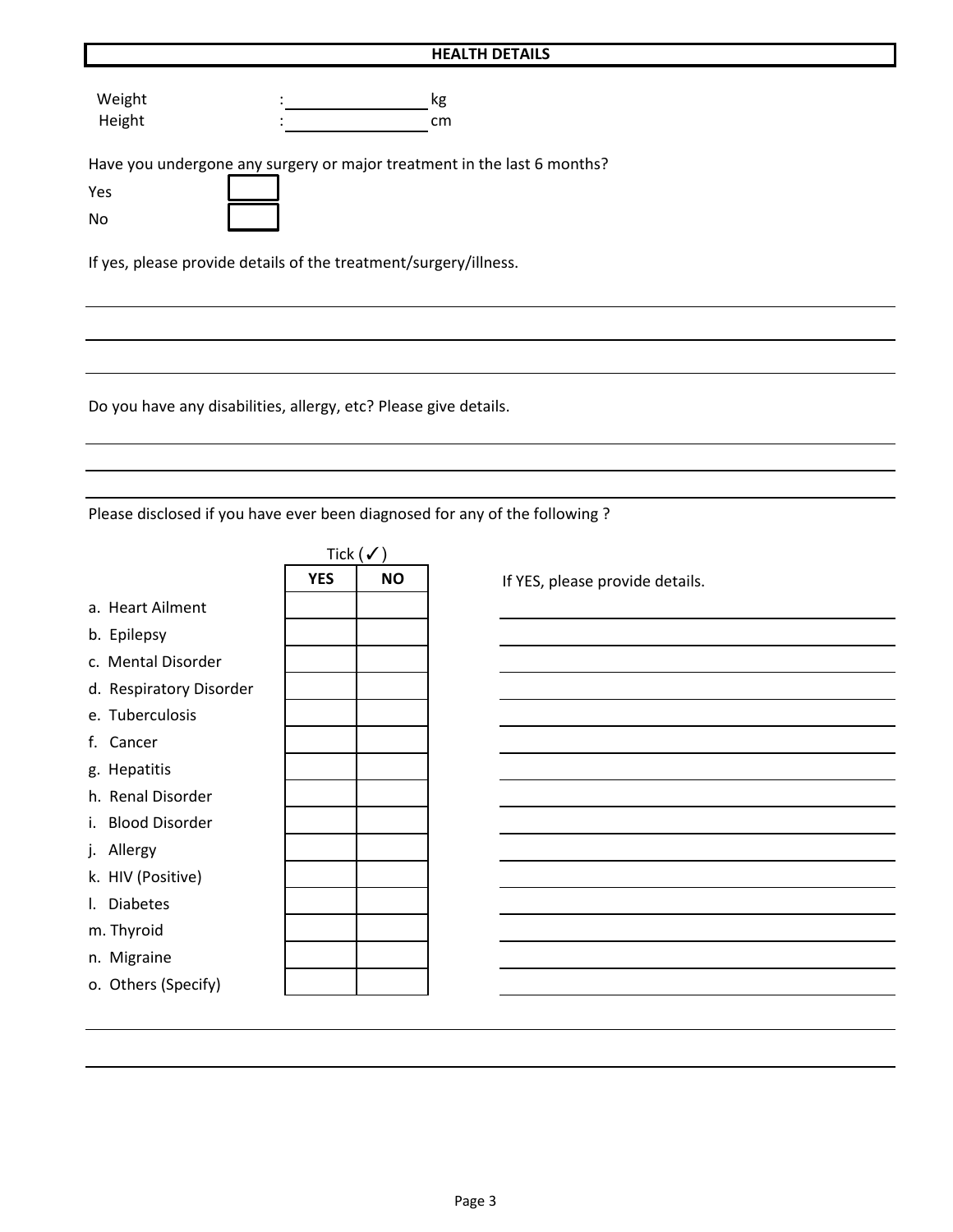## **EMPLOYMENT RECORD**

# Current Employment

| Company                  |                                    |  |
|--------------------------|------------------------------------|--|
| Date Joined              | Position                           |  |
| Nature of Business       |                                    |  |
| <b>Employment Status</b> | : PERMANENT / CONTRACT / PART-TIME |  |
| <b>Current Salary</b>    | Allowance:                         |  |
| Other Benefits           |                                    |  |

Previous Employment

| Company | <b>Position</b> | From | To | <b>Salary</b> | <b>Reason for Leaving</b> |
|---------|-----------------|------|----|---------------|---------------------------|
|         |                 |      |    |               |                           |
|         |                 |      |    |               |                           |
|         |                 |      |    |               |                           |
|         |                 |      |    |               |                           |
|         |                 |      |    |               |                           |

Expected Salary :

Notice Period Required : :

 **SKILLS**

| <b>Language Proficiency</b> | <b>Spoken</b>           | Written                 |
|-----------------------------|-------------------------|-------------------------|
| Bahasa Malaysia             | FAIR / GOOD / EXCELLENT | FAIR / GOOD / EXCELLENT |
| English                     | FAIR / GOOD / EXCELLENT | FAIR / GOOD / EXCELLENT |
| Others                      | FAIR / GOOD / EXCELLENT | FAIR / GOOD / EXCELLENT |
|                             | FAIR / GOOD / EXCELLENT | FAIR / GOOD / EXCELLENT |
|                             | FAIR / GOOD / EXCELLENT | FAIR / GOOD / EXCELLENT |

**Computer skills**

| Program                 | <b>Specifications (details - if any)</b> |  |  |  |
|-------------------------|------------------------------------------|--|--|--|
| <b>MS Office</b>        |                                          |  |  |  |
| MS Outlook / Access     |                                          |  |  |  |
| Others (please specify) |                                          |  |  |  |
|                         |                                          |  |  |  |
|                         |                                          |  |  |  |